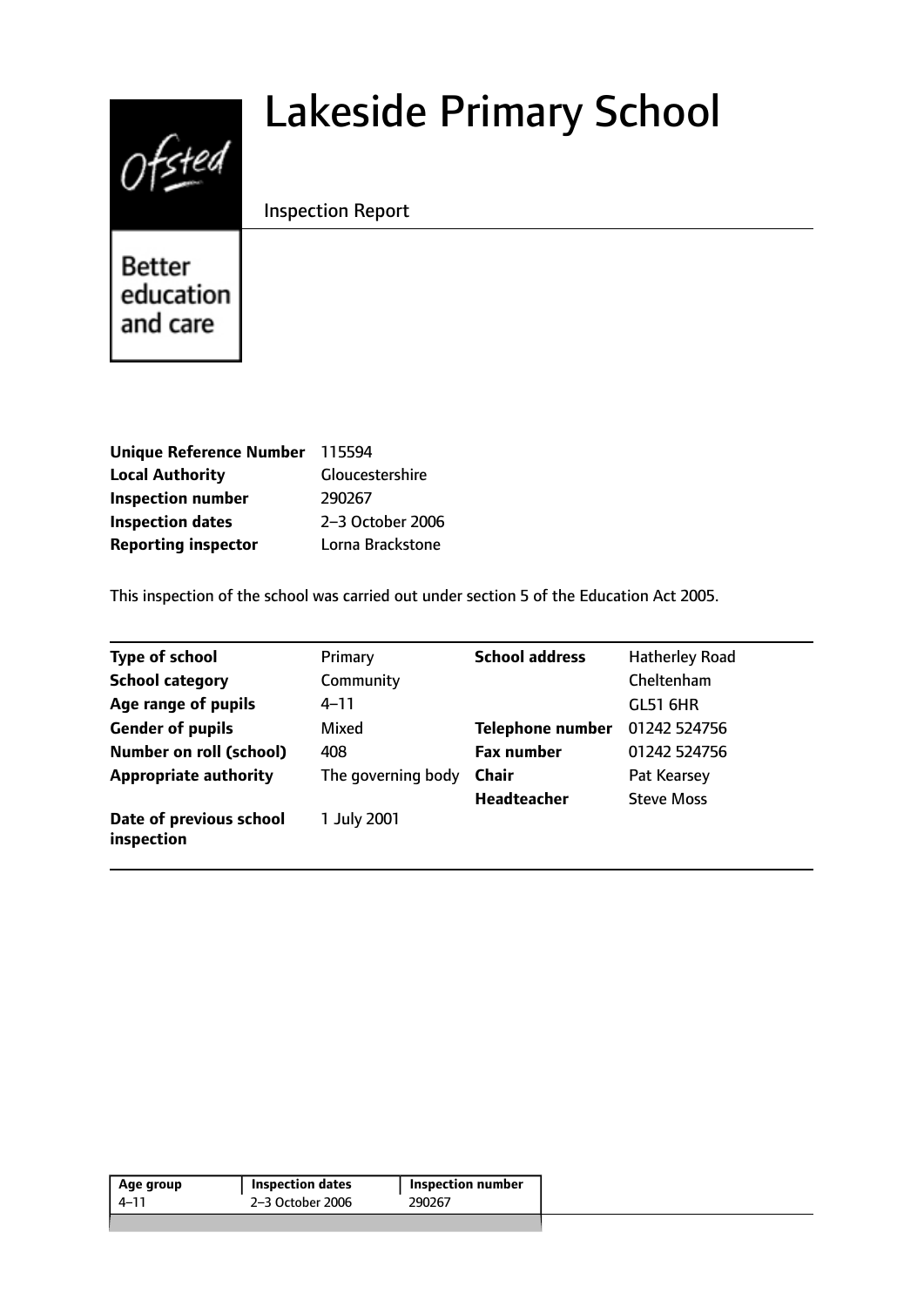<sup>©</sup> Crown copyright 2006

Website: www.ofsted.gov.uk

This document may be reproduced in whole or in part for non-commercial educational purposes, provided that the information quoted is reproduced without adaptation and the source and date of publication are stated.

Further copies of this report are obtainable from the school. Under the Education Act 2005, the school must provide a copy of this report free of charge to certain categories of people. A charge not exceeding the full cost of reproduction may be made for any other copies supplied.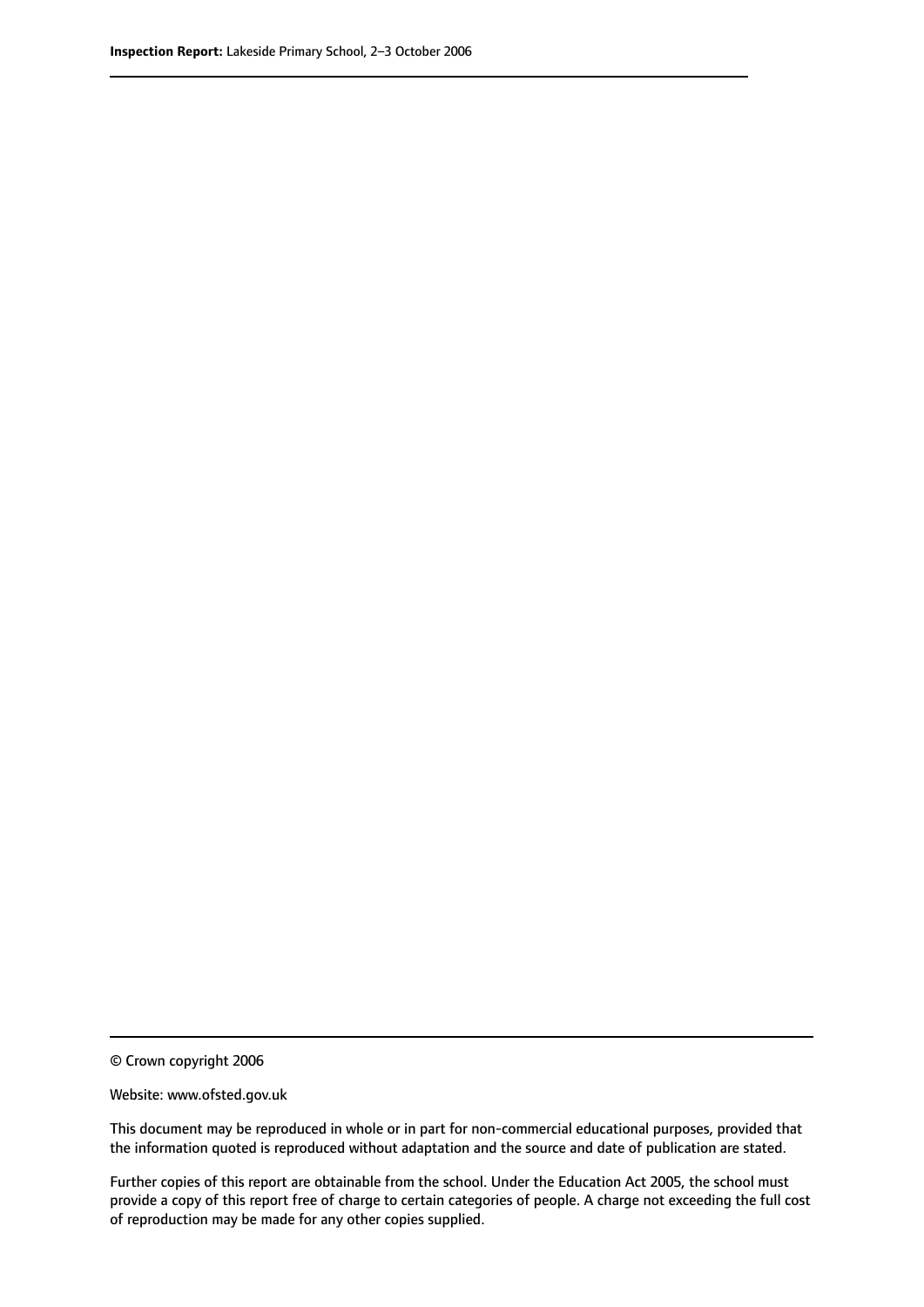# **Introduction**

The inspection was carried out by three Additional Inspectors.

# **Description of the school**

This above-average-sized school serves a mixed residential area in Cheltenham. The number of pupils eligible for free school meals is low. The proportion of pupils who have learning difficulties is below average. A small percentage of children do not speak English as their first language.

#### **Key for inspection grades**

| Outstanding  |
|--------------|
| Good         |
| Satisfactory |
| Inadequate   |
|              |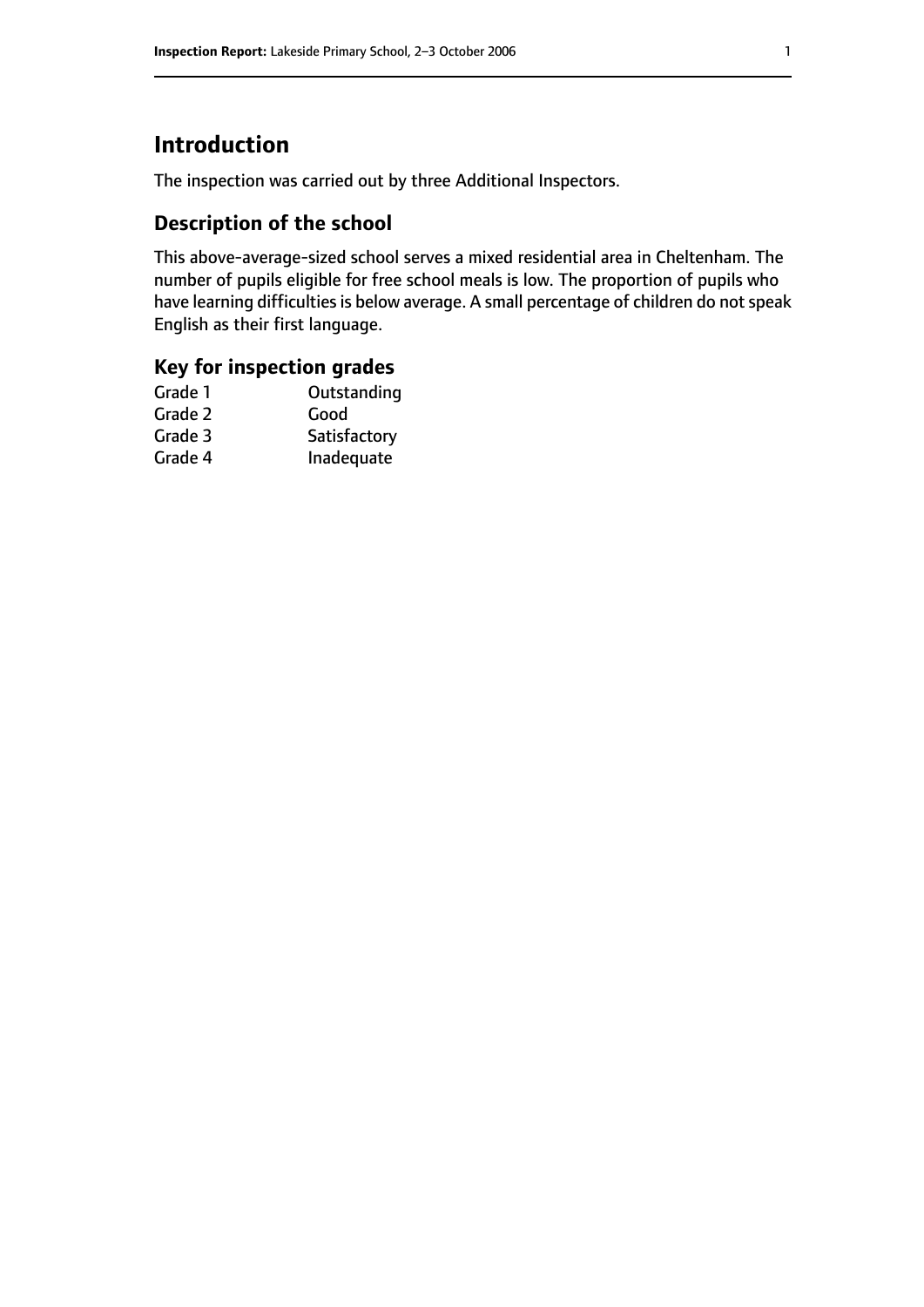# **Overall effectiveness of the school**

#### **Grade: 3**

The school provides a sound education. Pupils' spiritual, moral, social and cultural development is good because pupils' personal development is well planned and is an integral part of school life. Consequently, they are well prepared for their future life. The good standard of care provided is appreciated by most parents, who feel that 'the school has a warm, welcoming atmosphere for which all staff should take credit'. Pupils are kept secure and they know how to keep healthy and fit and explain the importance of eating sensibly and exercising regularly. Parents are pleased that their children 'look forward to going to school each morning'. Pupils are confident that 'most of the pupils are kind and friendly' and behaviour is good. The school council enables pupils to have a say in making their own community better and this has already resulted in the provision of new playground markings and sports equipment. Pupils organise fund-raising activities and manage their pocket money during their residential visits. They are successfully learning a range of skills and acquiring attributes that will serve them well in the future. Standards are above the national average and pupils' achievement is broadly satisfactory. Children do well in the Foundation Stage and achieve good standards because of the high quality teaching and the good range of activities. The good quality teaching in Years 1 and 2 ensures that the pupils continue to progress well and achieve above-average standards. This progress slows to a satisfactory pace in Years 3 to 6, although overall standards remain at an above-average level by the end of Year 6. The rate of progress slows in Years 3 to 6 as not all lessons fully meet the needs of all the pupils because activities do not stretch or challenge pupils enough. Whilst test results are analysed, the information gained is not used enough in Years 3 to 6 to support individual pupils' progress by planning work that is at the right level to ensure good progress. Pupils do not fully understand how they can improve their learning because when their books are marked, teachers do not advise them on how they can improve their work. In the past twelve months the school has experienced staffing difficulties, including long-term absence of the headteacher. Whilst parents unanimously agreed that 'the whole school pulled together,' several areas of development have been 'on hold'. This has included the deferment of activities to check on the quality of lessons and tackling any teaching weaknesses. The senior leadership team are aware of this and have reflected this accurately in their self-evaluation of the school. The school has made satisfactory progress since its last inspection and has identified the right areas for development. Consequently, it is in a sound position to secure further improvements.

#### **What the school should do to improve further**

- Establish a more consistent approach to marking work so that pupils clearly understand what they need to do to improve.
- Make better use of assessment information to make sure all pupils, especially the more capable, are effectively challenged.
- Improve the monitoring and evaluating of teaching and take effective steps to tackle weaknesses.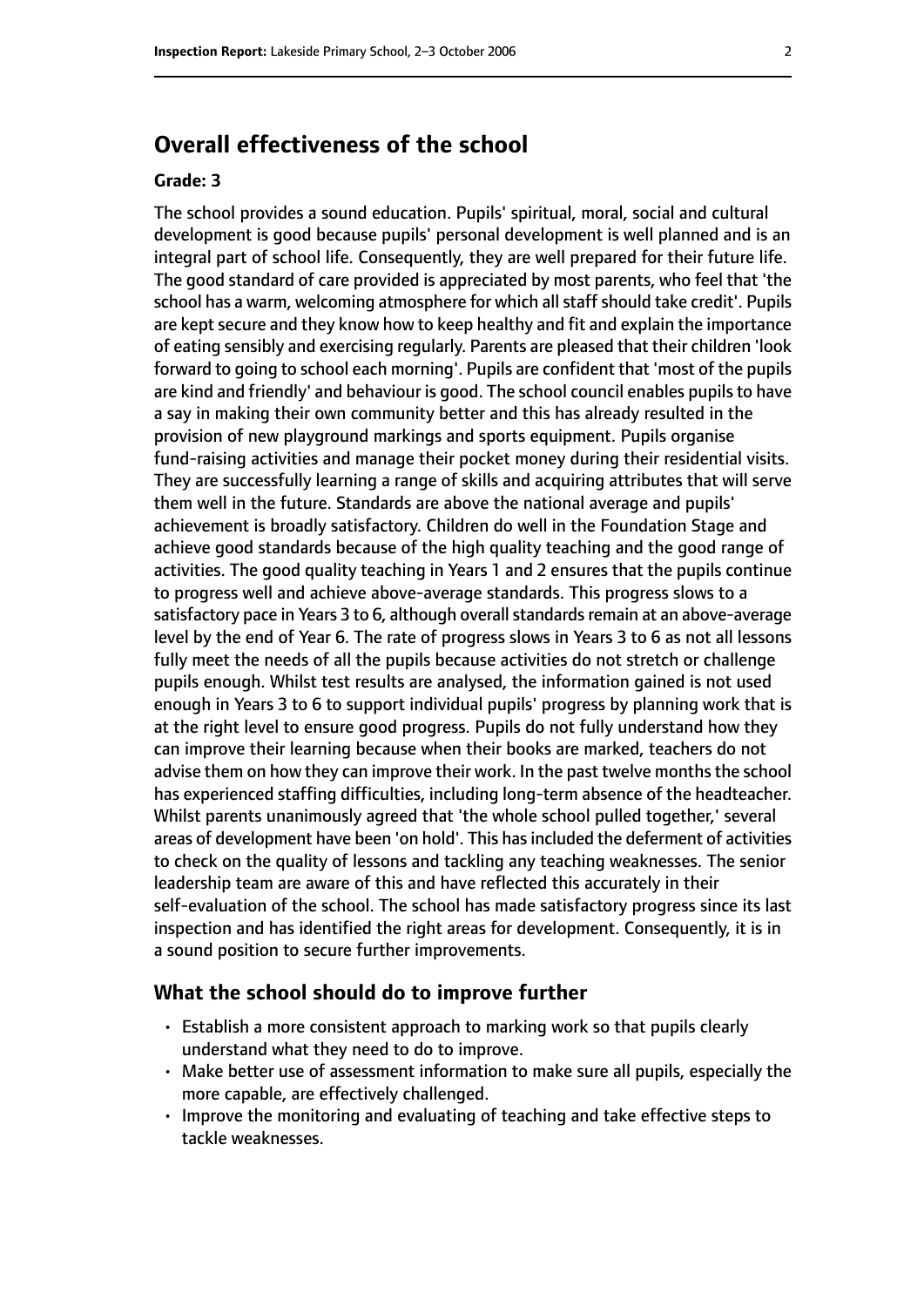# **Achievement and standards**

#### **Grade: 3**

Children start school with standards that are in line with national expectations. Achievement is satisfactory overall but there are variations within the school. It is good in Reception and, by the start of Year 1, children have attained standards in most areas of learning that are above national expectations. This good level of progress is successfully maintained through Years 1 and 2 and pupils start Year 3 with above-average standards in reading, writing and mathematics. Achievement through Years 3 to 6 is satisfactory, with standards remaining above average in English and mathematics, and average in science. However, pupils in Years 3 to 6 could achieve more. The progress they make is hindered by some of the work they are given that is not sufficiently challenging. The school has identified the need to improve progress in science and has introduced a more practical approach based around problem-solving activities to raise standards.

# **Personal development and well-being**

#### **Grade: 2**

Personal development is good. Pupils like school and attend regularly because they enjoy 'the exciting lessons and interesting clubs'. The good provision for social and moral development ensures that pupils behave well and understand the consequences of anti-social behaviour. They feel safe and secure because adults help them if they have a problem. Pupils take increasing responsibility as they get older and proudly prepare the hall for assembly and look after younger children. The good spiritual development is a strong feature of the school, notably through the 'spirituality that the ethos and assemblies evoke….My children have become better people for their contact with the staff of the school'. Studying different religions, such as Hinduism, and participating in specific events such as a Mexican Day provide pupils with a satisfactory awareness of cultural diversity.

# **Quality of provision**

#### **Teaching and learning**

#### **Grade: 3**

The quality of teaching and learning is satisfactory. It is consistently good in Reception and in Years 1 and 2, where relationships are strong and the focus of lessons are clear. Whilst some of the teaching in Years 3 to 6 is good, particularly in Year 6, there is too much inconsistency, resulting in only satisfactory learning over time. Skilful questioning, detailed planning and a good pace to lessons are regular features of lessons. However, not all teaching in Years 3 to 6 fully challenges the more capable pupils. At times, the same work is planned for all groups of pupils, which mean that some pupils are doing work that is too easy. This slows their rate of progress. Expectations are not consistently high enough and untidy work is sometimes accepted without question. All teachers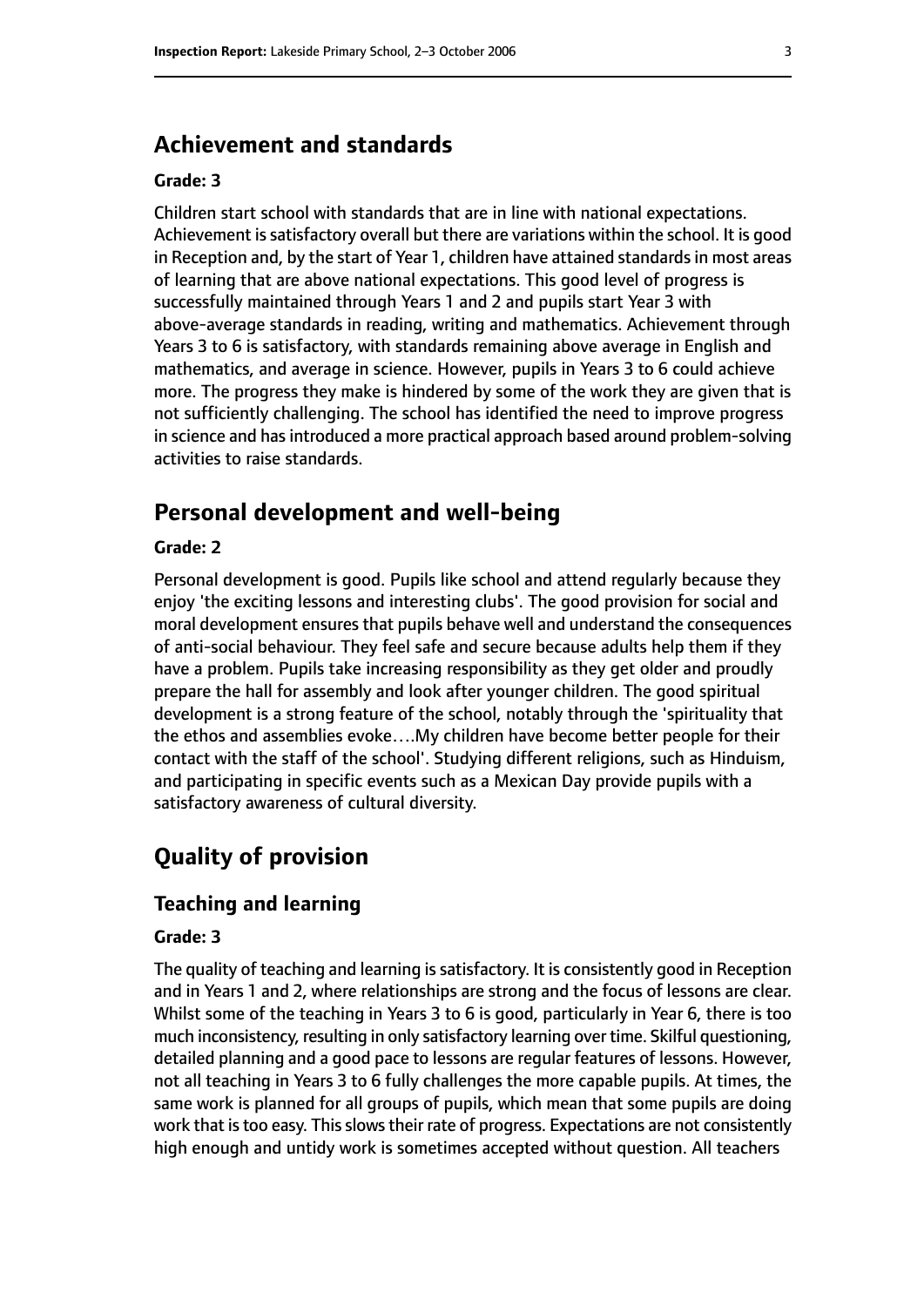use resources well to engage pupils. This is evident when they use their interactive whiteboards to good effect. Teaching assistants are deployed effectively and make a good contribution to the learning of all pupils.

#### **Curriculum and other activities**

#### **Grade: 3**

The curriculum is satisfactory. Across the school, satisfactory emphasis is given to the development of pupils' key skills in literacy and numeracy. The school is aware that more needs to be done to improve pupils' problem-solving skills in mathematics and their investigative work in science. Provision for information and communication technology (ICT) has improved since the last inspection, and pupils now have regular opportunities to use computers to support their learning in different subjects. However, work is sometimes too easy for the most capable pupils, which restricts their progress. In Reception, children benefit from a well-planned curriculum and enriching experiences. Pupils benefit from a wide range of educational visits, visitors, themed events and clubs, and these enrich their learning. Music is well promoted in the school with nearly half the pupils in Years 3 to 6 learning to play an instrument.

#### **Care, guidance and support**

#### **Grade: 2**

Pupils, including those with learning difficulties, are cared for very well. Children are provided with good support when they start school. Staff work closely with parents to make sure they settle in quickly. Parents speak highly of the full involvement of all their children, regardless of their ability or needs. There are good procedures in place to keep the pupils safe and the well-planned programme for personal, social, health and emotional development securely supports pupils' personal development. The good links between the local secondary schools ensure that Year 6 transfers run smoothly. Academic support and guidance are satisfactory. Whilst the senior leadership team analyse test results, they do not make sufficient use of their findings to target individual pupils. Teachers explain what is to be learnt in each lesson and most pupils have an awareness of how well they are doing. However, pupils are not always clear enough about what they need to do to improve their work. This is because most of the marking is confined to making positive comments and does not help the pupils focus on the next step of learning.

#### **Leadership and management**

#### **Grade: 3**

Leadership and management are satisfactory. Since the last inspection, all key issues have been successfully addressed and standards have remained above average. The headteacher has a good understanding of the needs of staff and pupils and a strong team spirit exists in the school. The senior managers provide a clear sense of direction. However, an unsettled period during the last school year, including staff restructuring and the absence of the headteacher through illness, resulted in lapses in the checking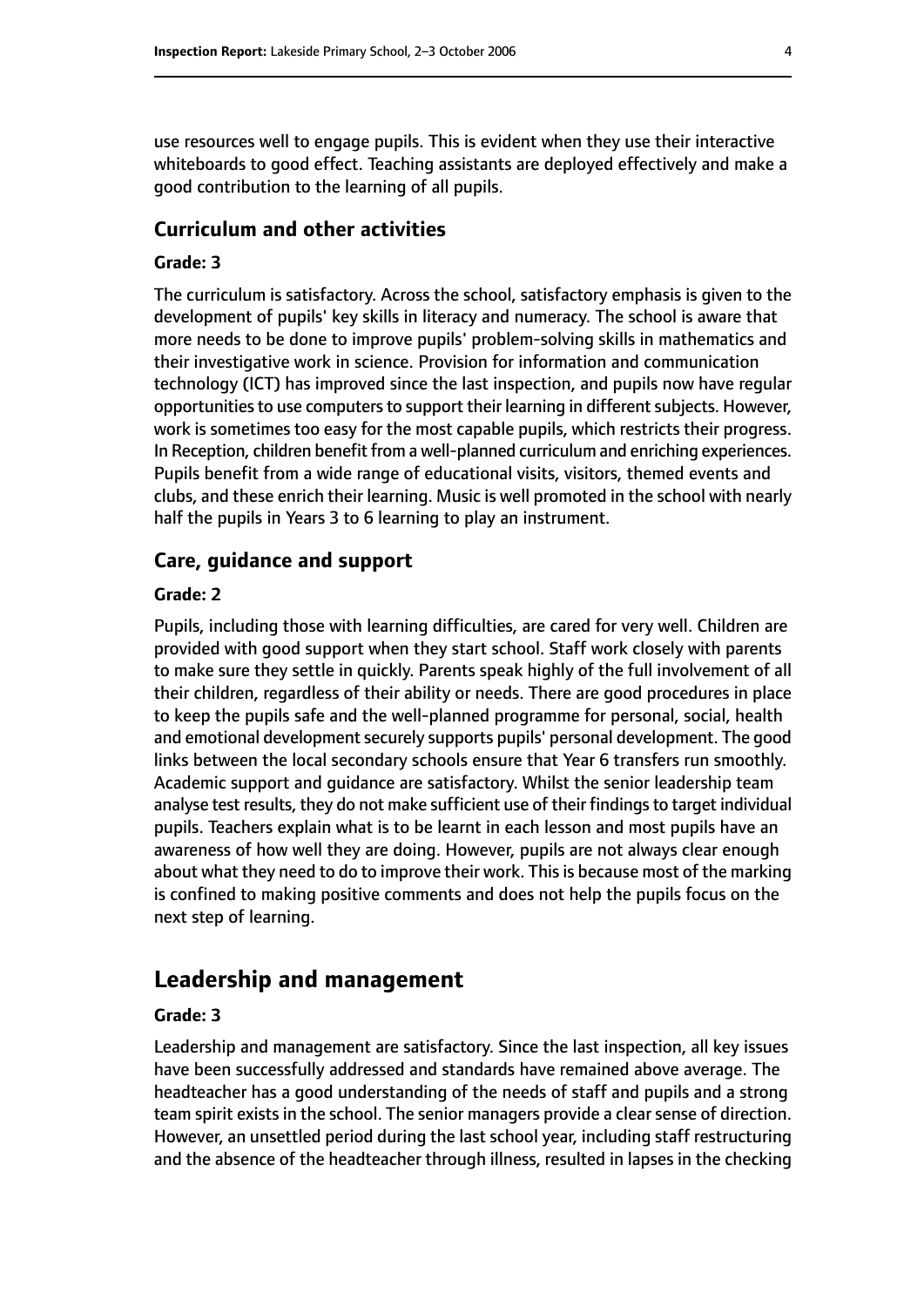up on teaching and consequently, not enough attention being given to tackling weaknesses Self-evaluation procedures are sound and appropriately involve teachers, teaching assistants and governors working well together in review teams. However, whilst subject leaders check pupils' work, they do not visit classrooms to observe teaching and learning. Consequently, this limits their ability to identify and target areas for improvement. School governance is good. Governors keep themselves well informed, through regular discussions with subject leaders. The school has good links with parents, other schools and external agencies that support its work.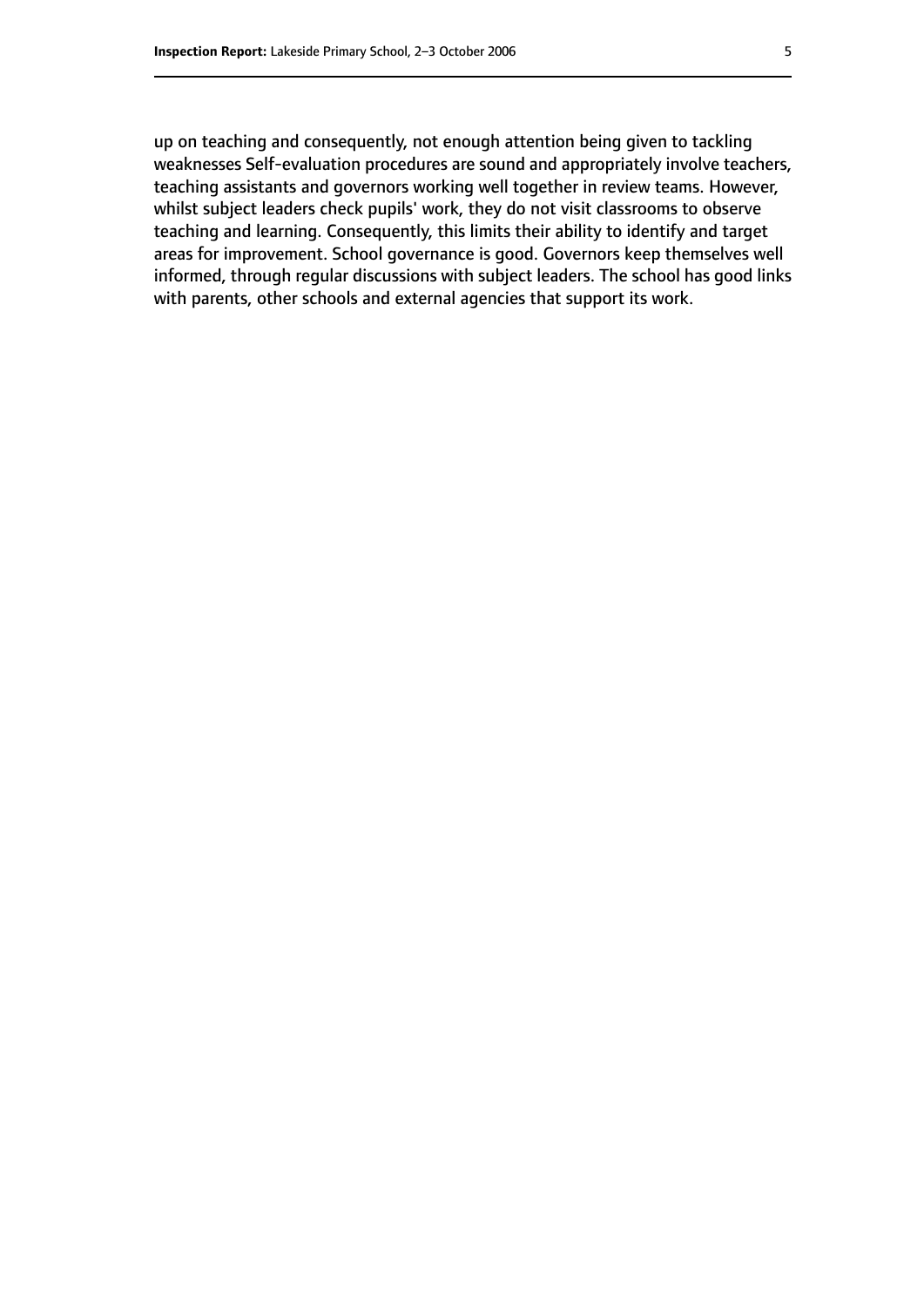**Any complaints about the inspection or the report should be made following the procedures set out inthe guidance 'Complaints about school inspection', whichis available from Ofsted's website: www.ofsted.gov.uk.**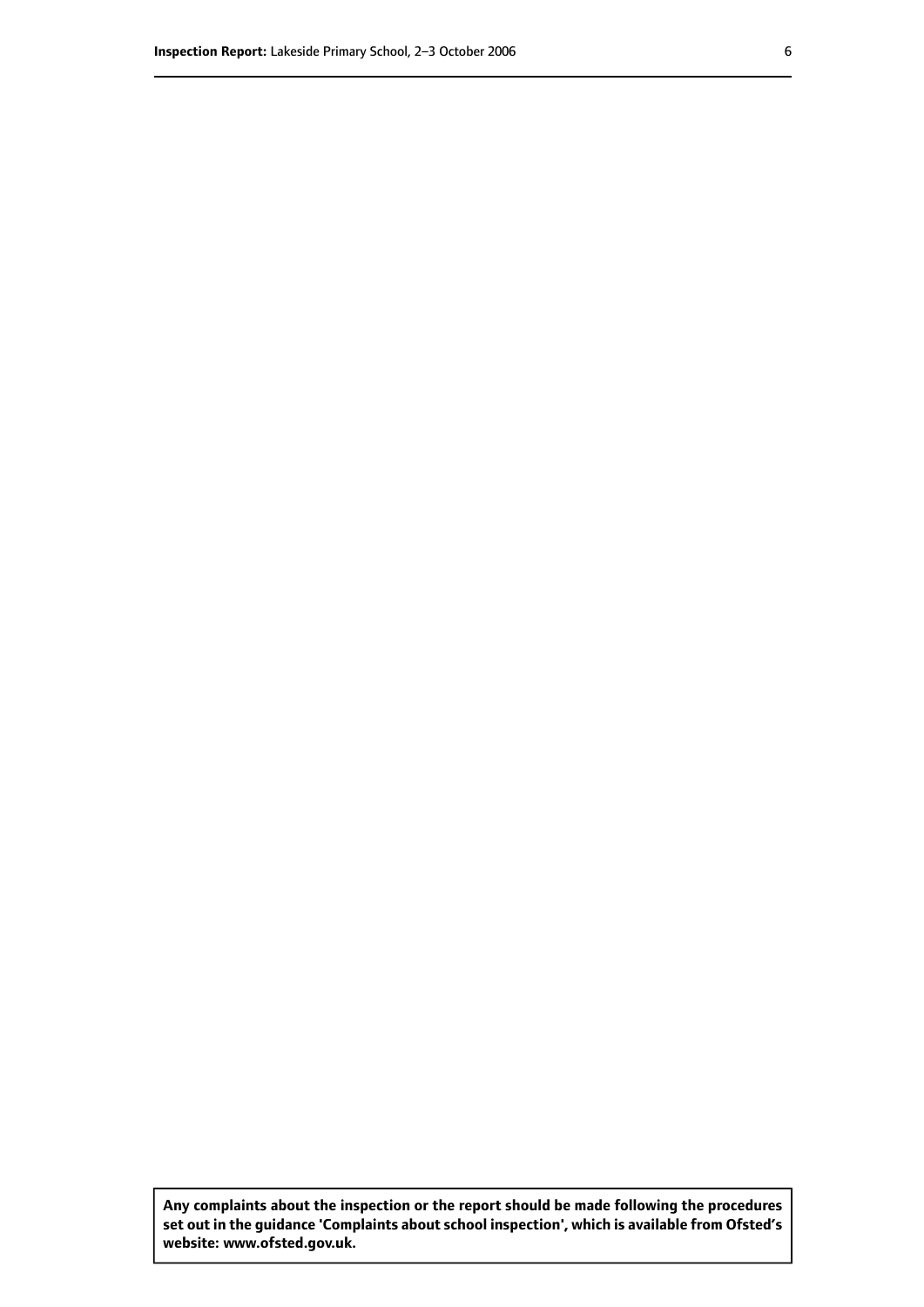# **Inspection judgements**

| $^{\circ}$ Key to judgements: grade 1 is outstanding, grade 2 good, grade 3 satisfactory, and grade 4 $^{\circ}$ | School         |
|------------------------------------------------------------------------------------------------------------------|----------------|
| inadequate                                                                                                       | <b>Overall</b> |

# **Overall effectiveness**

| How effective, efficient and inclusive is the provision of education, integrated<br>care and any extended services in meeting the needs of learners? |     |
|------------------------------------------------------------------------------------------------------------------------------------------------------|-----|
| How well does the school work in partnership with others to promote learners'<br>well-being?                                                         |     |
| The quality and standards in the Foundation Stage                                                                                                    |     |
| The effectiveness of the school's self-evaluation                                                                                                    |     |
| The capacity to make any necessary improvements                                                                                                      |     |
| Effective steps have been taken to promote improvement since the last<br>inspection                                                                  | Yes |

## **Achievement and standards**

| How well do learners achieve?                                                                               |  |
|-------------------------------------------------------------------------------------------------------------|--|
| The standards <sup>1</sup> reached by learners                                                              |  |
| How well learners make progress, taking account of any significant variations between<br>groups of learners |  |
| How well learners with learning difficulties and disabilities make progress                                 |  |

# **Personal development and well-being**

| How good is the overall personal development and well-being of the<br>learners?                                  |  |
|------------------------------------------------------------------------------------------------------------------|--|
| The extent of learners' spiritual, moral, social and cultural development                                        |  |
| The behaviour of learners                                                                                        |  |
| The attendance of learners                                                                                       |  |
| How well learners enjoy their education                                                                          |  |
| The extent to which learners adopt safe practices                                                                |  |
| The extent to which learners adopt healthy lifestyles                                                            |  |
| The extent to which learners make a positive contribution to the community                                       |  |
| How well learners develop workplace and other skills that will contribute to<br>their future economic well-being |  |

# **The quality of provision**

| $\Box$ How effective are teaching and learning in meeting the full range of the $\Box$<br>  learners' needs?        |  |
|---------------------------------------------------------------------------------------------------------------------|--|
| $\mid$ How well do the curriculum and other activities meet the range of needs<br>$\mid$ and interests of learners? |  |
| How well are learners cared for, guided and supported?                                                              |  |

 $^1$  Grade 1 - Exceptionally and consistently high; Grade 2 - Generally above average with none significantly below average; Grade 3 - Broadly average to below average; Grade 4 - Exceptionally low.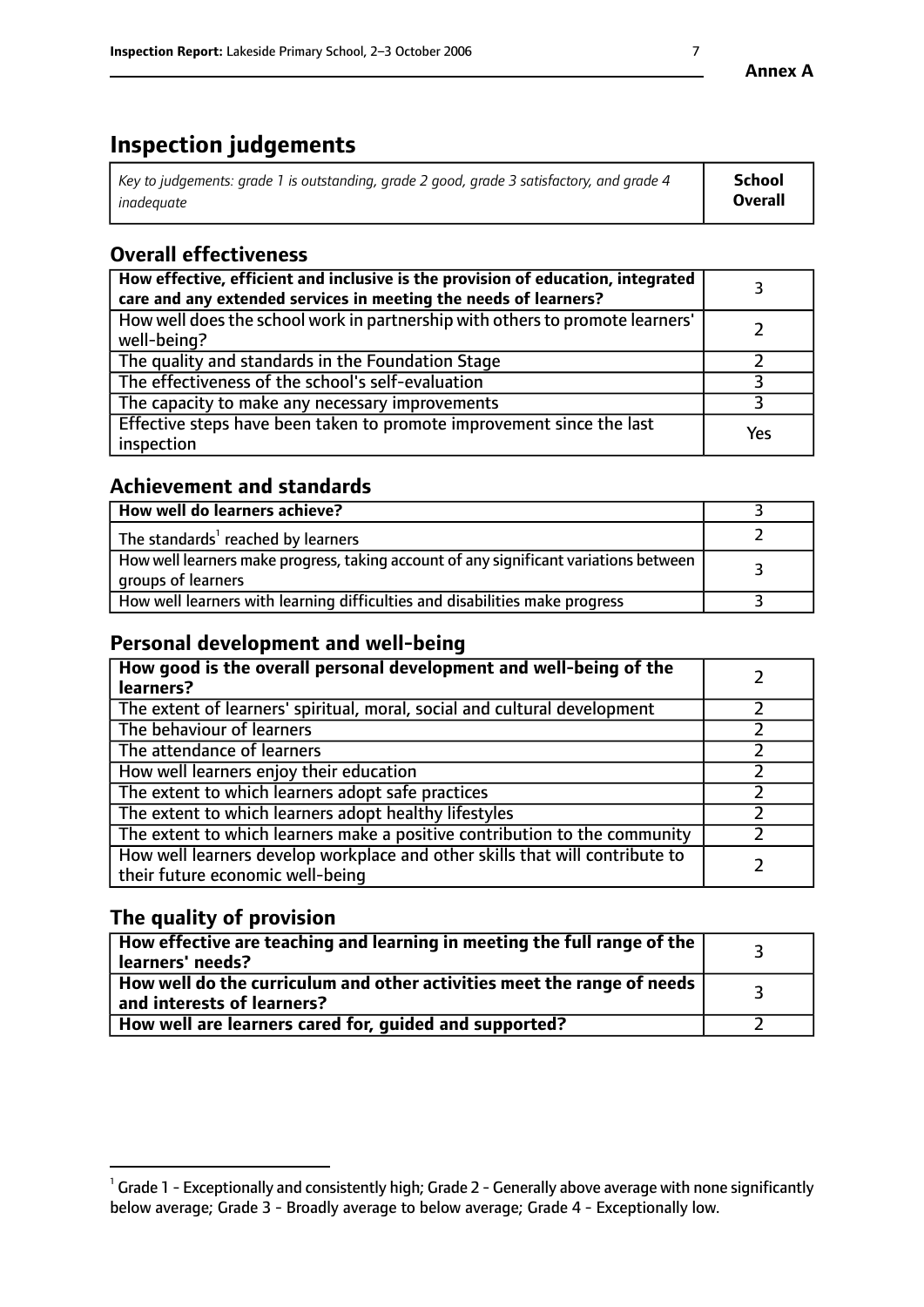#### **Annex A**

# **Leadership and management**

| How effective are leadership and management in raising achievement<br>and supporting all learners?                                              |           |
|-------------------------------------------------------------------------------------------------------------------------------------------------|-----------|
| How effectively leaders and managers at all levels set clear direction leading<br>to improvement and promote high quality of care and education |           |
| How effectively performance is monitored, evaluated and improved to meet<br>challenging targets                                                 | 3         |
| How well equality of opportunity is promoted and discrimination tackled so<br>that all learners achieve as well as they can                     | 3         |
| How effectively and efficiently resources, including staff, are deployed to<br>achieve value for money                                          | 3         |
| The extent to which governors and other supervisory boards discharge their<br>responsibilities                                                  |           |
| Do procedures for safequarding learners meet current government<br>requirements?                                                                | Yes       |
| Does this school require special measures?                                                                                                      | No        |
| Does this school require a notice to improve?                                                                                                   | <b>No</b> |